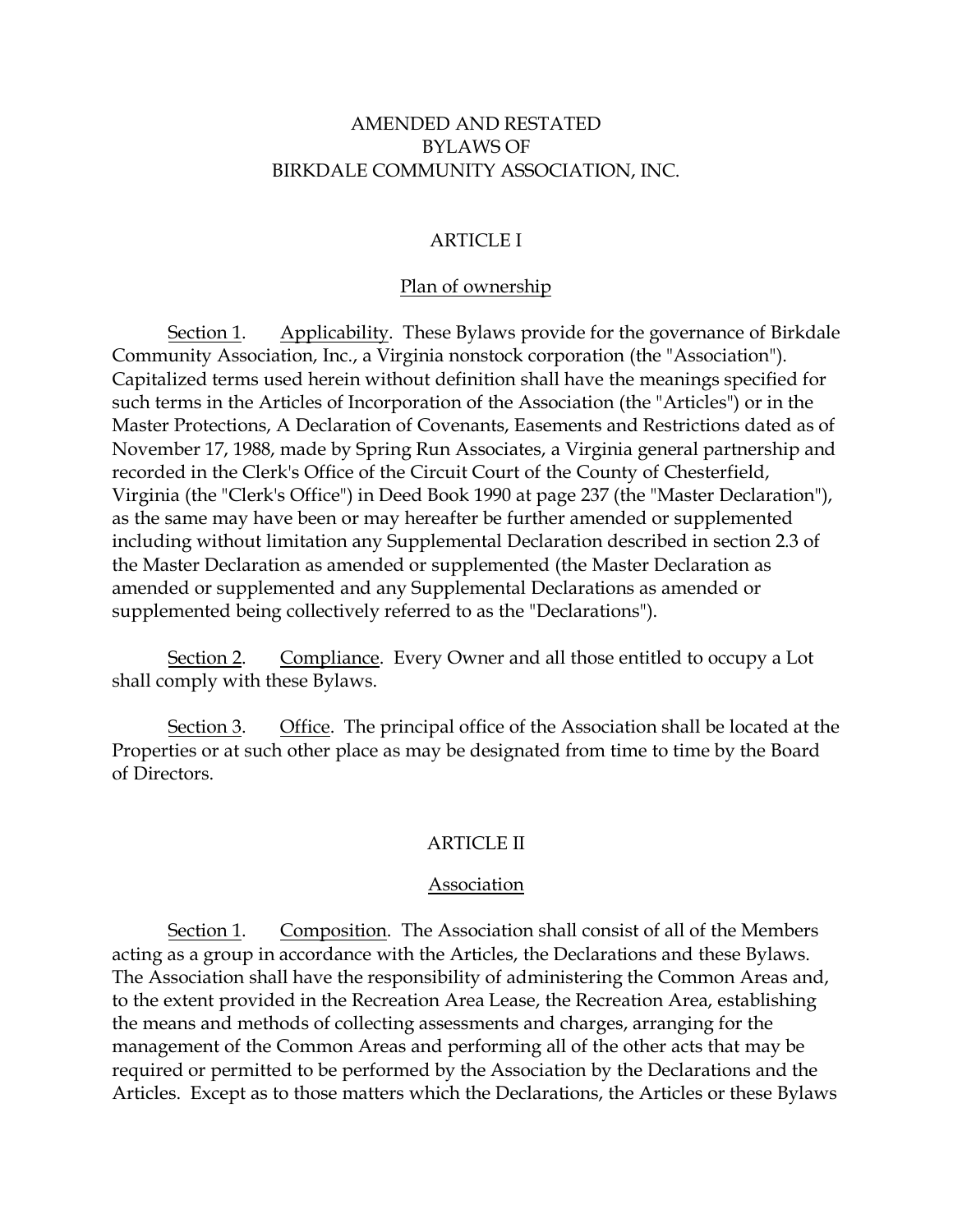or applicable law specifically require to be decided by the vote of the Association, the foregoing responsibilities shall be performed by the Board of Directors or Managing Agent as more particularly set forth in Article III of these Bylaws.

Section 2. Annual Meetings. The annual meeting of the Association shall be held on the first Thursday in October of each year unless the same shall fall on a legal holiday, in which case the annual meeting shall be held on the next ensuing day which is not a legal holiday. At the first annual meeting following the expiration of the period during which the Declarant is entitled to designate the directors in accordance with the Articles (the "Period of Declarant Control"), the Board of Directors shall be elected by ballot of the Owners in accordance with the requirements of the Articles. Notwithstanding the foregoing, until the expiration of the Period of Declarant Control, the Declarant shall be entitled to designate and remove the members of the Board of Directors.

Section 3. Place of Meetings. Meetings of the Association shall be held at the principal office of the Association or at such other suitable place as may be designated by the Board of Directors.

# Section 4. Special Meetings.

(a) The President shall call a special meeting of the Association if so directed by resolution of the Board of Directors or upon a petition signed and presented to the Secretary by Owners holding not less than twenty-five percent of the Class A membership votes. The notice of any special meeting shall state the time, place and purpose thereof. No business shall be transacted at a special meeting except as stated in the notice.

(b) Not later than the expiration of the Period of Declarant Control, notice shall be given of a special meeting of the Association at which all of the members of the Board of Directors designated by the Declarant shall resign, and the Owners, including the Declarant if the Declarant owns one or more Lots, shall thereupon elect successor members of the Board of Directors.

Section 5. Notice of Meetings. The Secretary shall mail to each Owner a notice of each annual or regularly scheduled meeting of the Association at least ten but not more than sixty days prior to such meeting, stating the time and place thereof. Notice of any other meeting shall be sent at least ten but not more than sixty days prior to such meeting, stating the time, place and the purpose thereof. Notwithstanding the foregoing notice of any meeting at which there shall be voted upon any amendment to the Articles, a plan of merger, a proposed sale of assets pursuant to Va. Code Ann. Section 13.1-900 or the dissolution of the Association shall be given as required by Va. Code Ann. Section 13.1-842. The mailing of a notice of meeting in the manner provided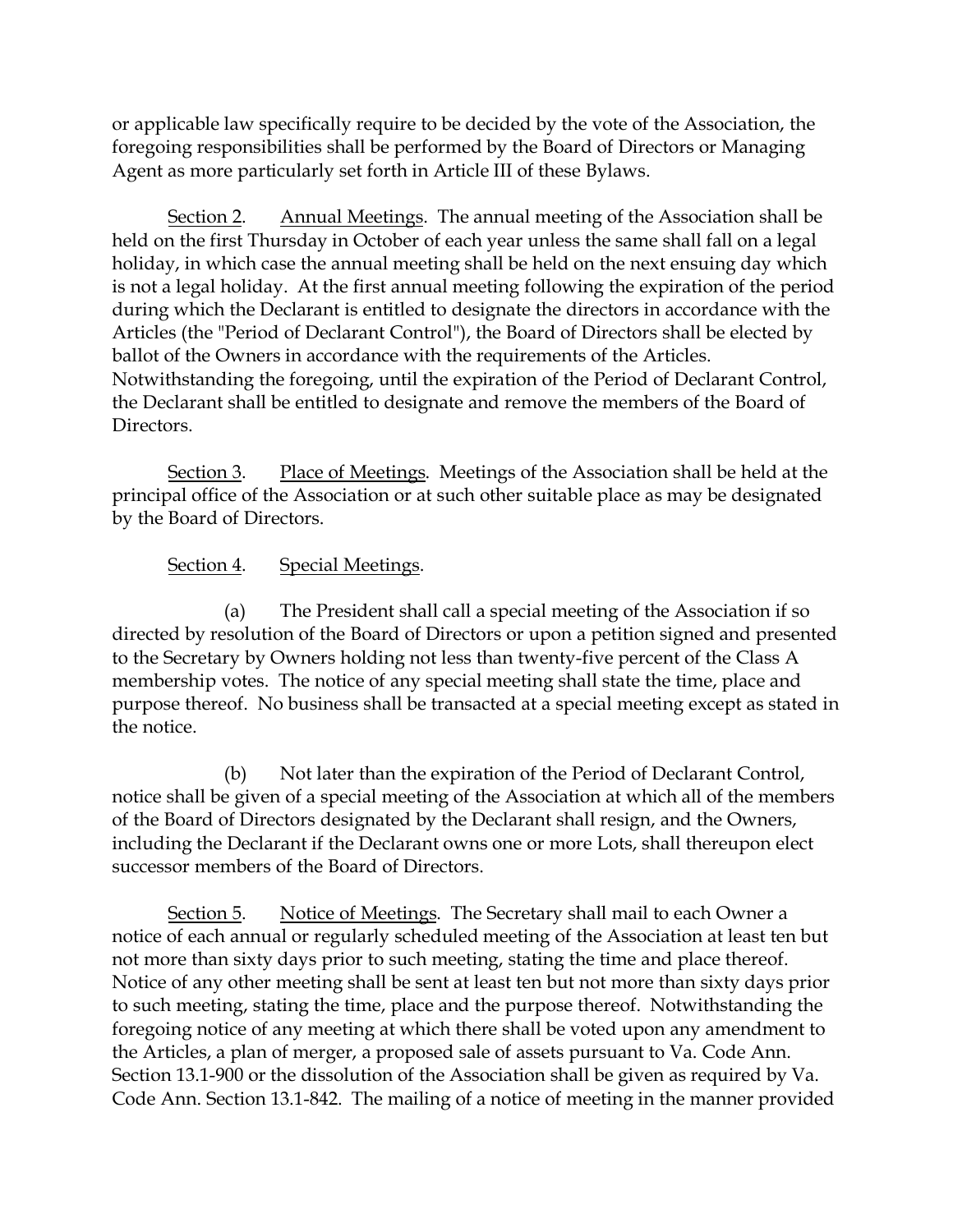in these Bylaws shall be considered service of notice.

Section 6. Adjournment of Meetings. If at any meeting of the Association a quorum is not present, Owners holding a majority of the votes who are present at such meeting in person or by proxy may adjourn the meeting to a time not less than fortyeight hours after the time the original meeting was called.

Section 7. Title to Lots. Title to a Lot may be taken in the name of one or more persons in any manner permitted by law. The Association may acquire, hold and transfer title to one or more Lots in its own name.

Section 8. Voting. Voting at all meetings of the Association shall be on the basis set forth in the Articles. Where the ownership of a Lot is in more than one person, the person who shall be entitled to cast the vote appurtenant to such Lot shall be the person named in a certificate executed by all of the Owners of such Lot and filed with the Secretary or, in the absence of such person from the meeting, the person who shall be entitled to cast the vote appurtenant to such Lot shall be the person owning such Lot who is present. If more than one person owning such Lot is present, then such vote shall be cast only in accordance with their unanimous agreement. Such certificate shall be valid until revoked by a subsequent certificate similarly executed. Wherever the approval or disapproval of an Owner is required by the Declarations, the Articles or these Bylaws, such approval or disapproval shall be made only by the person who would be entitled to cast the vote of such Lot at any meeting of the Association. Except where a greater number is required by law, the Declarations, the Articles or these Bylaws, the Class B Member (so long as the Class B membership exists) and Owners holding more than one-half of the aggregate Class A membership votes present in person or by proxy at a duly convened meeting at which a quorum is present ("Majority of Owners") are required to adopt decisions at any meeting of the Association. If Declarant owns or holds title to one or more Lots, Declarant shall have the right at any meeting of the Association to cast the Class A membership votes to which such Lot or Lots are entitled. Declarant shall also have the right to cast the Class B membership vote so long as the Class B membership has not terminated. Declarant, as a Member of the Association, shall not be required to disqualify itself in any vote which may come before the Association upon any management contract or other agreement, lease or matter between Declarant or any individual, partnership or corporation having an identity of interest with Declarant and the Association.

Section 9. Proxies. A vote may be cast in person or by proxy. Proxies shall be duly executed in writing by one with authority to execute deeds pursuant to the requirements of Va. Code Ann. Section 13.1-847 and must be filed with the Secretary before the appointed time of the meeting. Such proxy shall be deemed revoked only upon actual receipt of notice of revocation by the person presiding over the meeting from any of the persons owning such Unit. Except with respect to proxies in favor of a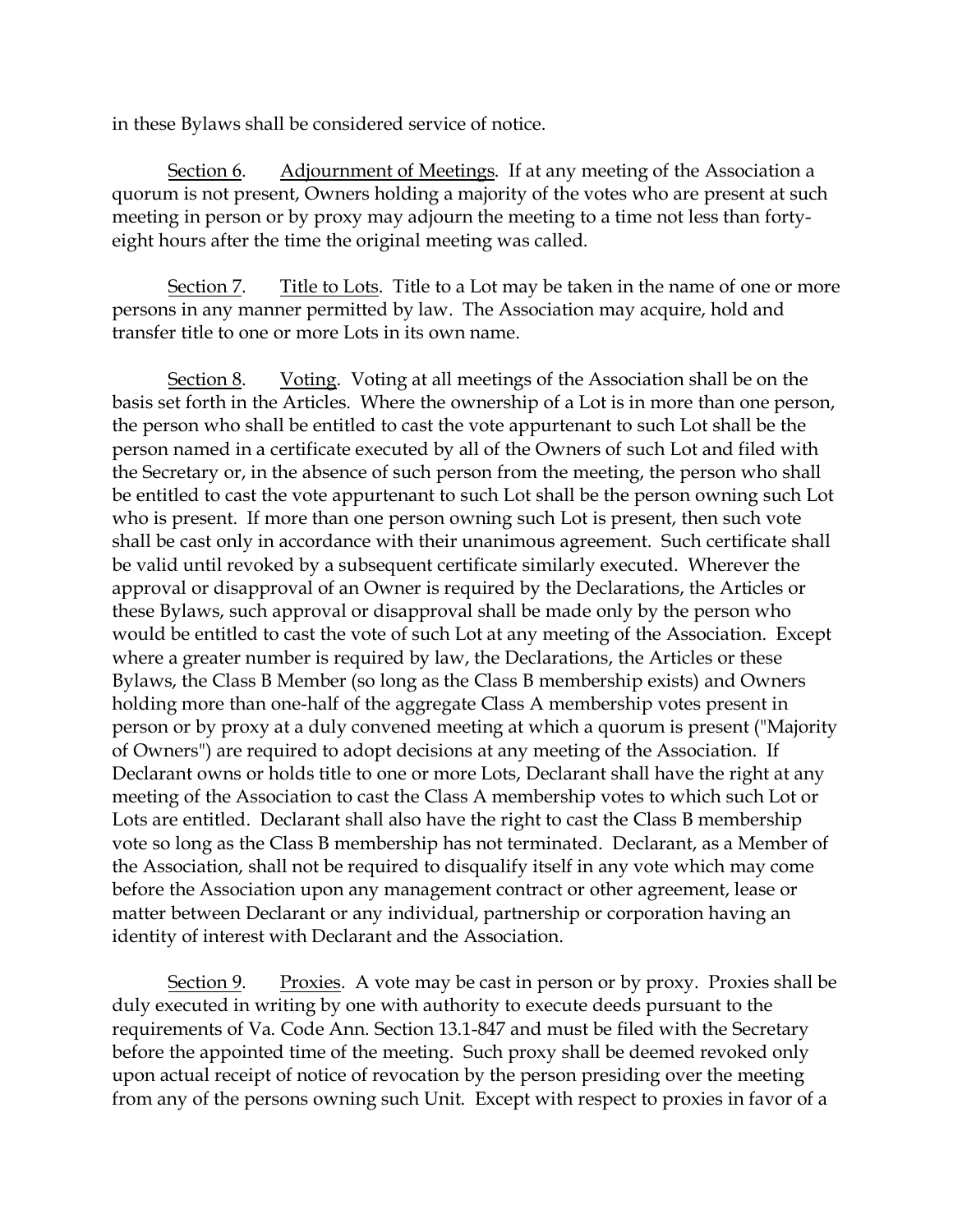Mortgagee, no proxy shall in any event be valid for a period in excess of eleven months after the execution thereof and, in any event, any proxy shall terminate automatically upon the adjournment of the first meeting held on or after the date of the proxy.

Section 10. Quorum. Except as otherwise provided in these Bylaws, the presence in person or by proxy of the Class B Member (so long as the Class B membership exists) and Owners holding ten percent of the aggregate Class A membership votes shall constitute a quorum at all meetings of the Association.

Section 11. Conduct of Meetings. The President shall preside over all meetings of the Association, and the Secretary shall keep the minutes of the meeting and record in a minute book all resolutions adopted at the meeting as well as a record of all transactions occurring thereat. The President may appoint a person to serve as parliamentarian at any meeting of the Association. The then current edition of Robert's Rules of Order shall govern the conduct of all meetings of the Association when not in conflict with the Declarations, the Articles, these Bylaws or applicable law.

#### ARTICLE III

#### Board of Directors

Section 1. Number. The affairs of the Association shall be managed under the direction of five (5) directors. The number of persons comprising the Board of Directors may be changed by amendment to these Bylaws.

Section 2. Powers and Duties. The Board of Directors shall have all of the powers and duties necessary for the administration of the affairs of the Association and may do all such acts and things as are by applicable law, the Declarations, the Articles or by these Bylaws required to be exercised and done by the Association. The Board of Directors shall have the power from time to time to adopt any rules and regulations deemed necessary for the benefit and enjoyment of the Common Areas; provided however, such rules and regulations shall not be in conflict with the Declarations, the Articles or these Bylaws. If applicable, the Board of Directors may from time to time elect to have the Association treated as a "homeowner's association" within the meaning of Section 528 of the Internal Revenue Code of 1986, as amended. The Board of Directors shall have the power to designate those officers authorized to provide statements and waivers to Owners as may be desirable or required pursuant to the Declarations and these Bylaws. The Board of Directors may delegate to one of its members or to a person employed for such purpose the authority to act on behalf of the Board of Directors on such matters relating to the duties of the Managing Agent (as defined in Section 3 of this Article), if any, which may rise between meetings of the Board of Directors as the Board of Directors deems appropriate. In addition to the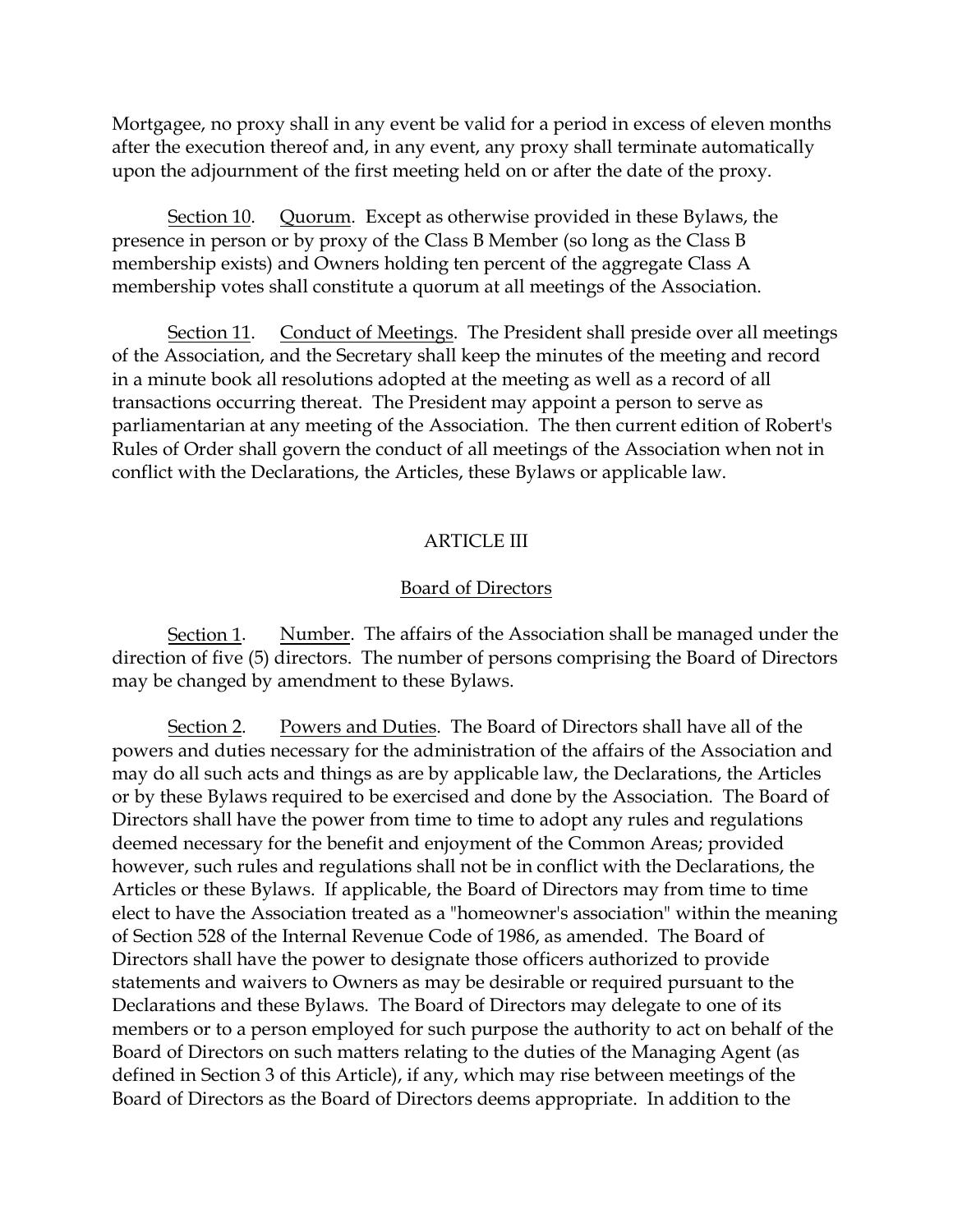duties imposed by these Bylaws or by any resolution of the Association that may hereafter be adopted, the Board of Directors shall on behalf of the Association:

(a) Prepare an annual budget in which there shall be established the regular assessments of each Owner.

(b) Make regular assessments and, to the extent permitted by the Declarations, special assessments against Owners to defray the costs and expenses of the Common Areas, establish the means and methods of collecting such assessments from the Owners and establish the period of the installment payments of the assessments. Unless otherwise determined by the Board of Directors and except as set forth in the Declarations, the regular assessment against each Lot shall be payable in equal monthly installments, each such installment to be due and payable in advance on the first day of each month for such month.

(c) Provide for the operation, care, upkeep, maintenance and servicing of the Common Areas and, to the extent required by the Recreation Area Lease, Recreation Area.

(d) Designate, hire and dismiss the personnel necessary for the maintenance, operation, repair and replacement of the Common Areas and Recreation Area and, where appropriate, provide for the compensation of such personnel and for the purchase of equipment, supplies and material to be used by such personnel in the performance of their duties.

(e) Collect the assessments against the Owners, deposit the proceeds thereof in bank depositories designated by the Board of Directors and use the proceeds to carry out the administration of the Association.

(f) Enact and amend rules and regulations from time to time for the use of the Common Areas and Recreation Area and establish fees for the use of Common Areas and recreational areas; provided however, that no such rules and regulations so adopted shall be in conflict with the Declarations, the Recreation Area Lease, the Articles or these Bylaws; and provided further that no such rules and regulations shall bind or be construed so as to impair in any manner the lien of any mortgage or deed of trust with respect to any Lot and/or the Common Areas.

(g) Open bank accounts on behalf of the Association and designate the signatories thereon.

(h) Make, or contract for the making of, repairs additions and improvements to or alterations of the Common Areas in accordance with the Declarations and of the Recreation Area in accordance with the Recreation Area Lease.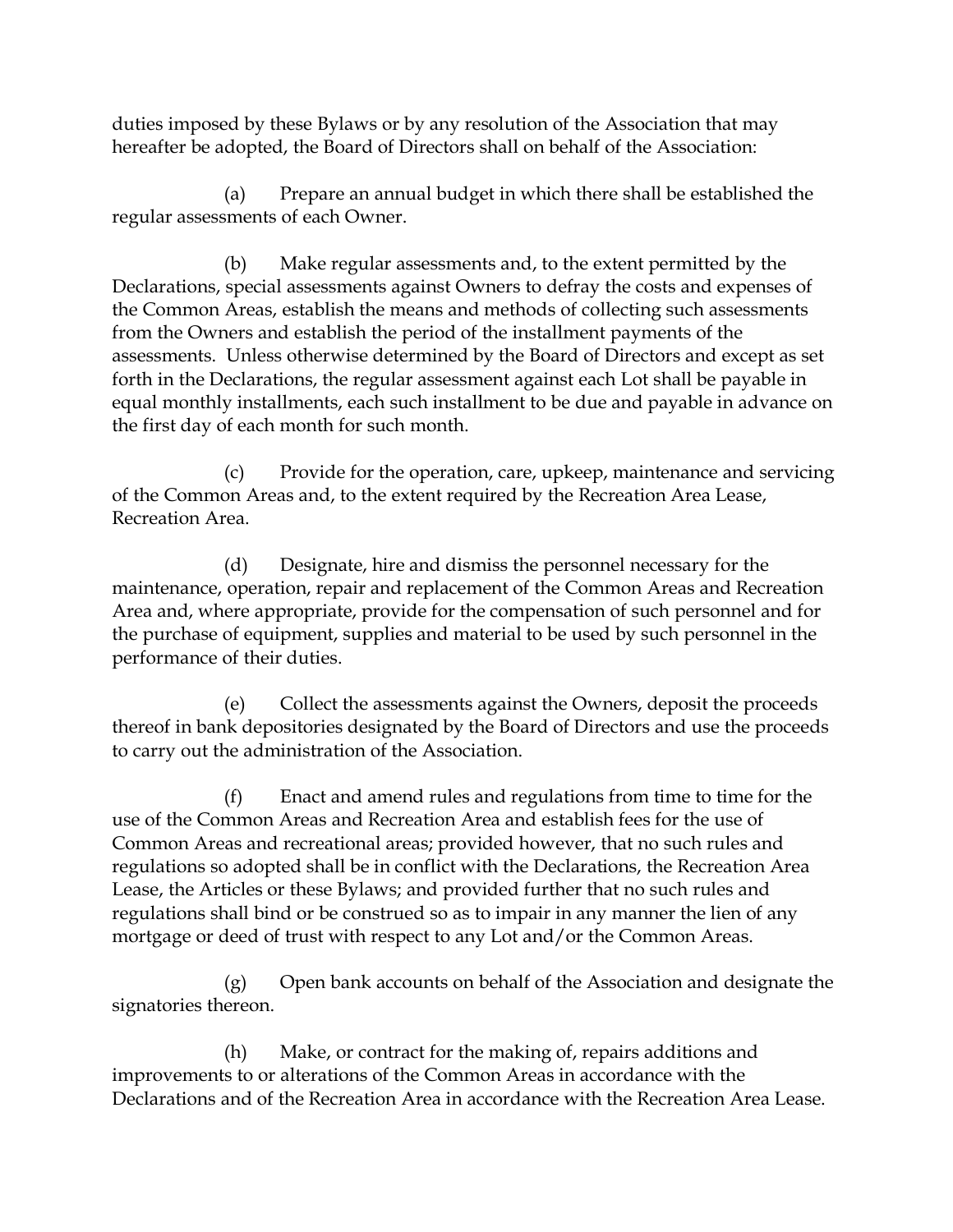(i) Enforce by legal means the provisions of the Declarations, the Articles, these Bylaws and the rules and regulations.

(j) Obtain and carry insurance as provided in the Declarations and in Article VI of these Bylaws.

(k) Pay the cost of all authorized services rendered to the Association and not billed to Owners or otherwise provided for.

(l) Keep books with detailed accounts of the receipts and expenditures affecting the Association and the administration of the Common Areas, specifying the expenses of maintenance and repair of the Common Areas and any other expenses incurred. All books and records shall be kept in accordance with generally accepted accounting principles consistently applied (but may be on the cash method of accounting).

(m) Acquire, hold and dispose of Lots and Common Areas.

(n) Do such other things and acts not inconsistent with the Declarations, the Articles or these Bylaws which the Board of Directors may be authorized to do under applicable law or by a resolution of the Association.

(o) Subject to Section 4 of Article VII of these Bylaws, grant permits, licenses and easements under, through and over the Common Areas for drainage, utilities, roads and access and other purposes which are reasonably necessary to the ongoing development and operation of the Properties.

(p) When it is authorized to do so as set forth in the Master Declaration, appoint members of the Architectural Review Committee.

Section 3. Managing Agent. The Board of Directors may employ for the Association a "Managing Agent" at a compensation to be established by the Board of Directors. Any agreement with a Managing Agent shall be for a term not exceeding three years (exclusive of renewals) and shall by its terms provide that it is terminable without cause and without penalty by either party upon 90 days written notice to the other. Any Managing Agent who handles funds for the Association shall be covered by its own fidelity bond providing the coverage required by Section 4 of Article VI and naming the Association as an obligee.

(a) Duties. The Managing Agent shall perform such duties and services as the Board of Directors shall authorize, which may include but are not limited to the duties listed in paragraphs (a), (c), (d), (e), (h), (i), (j), (k), (1) and (n) of Section 2 of this Article III. The Board of Directors may delegate to the Managing Agent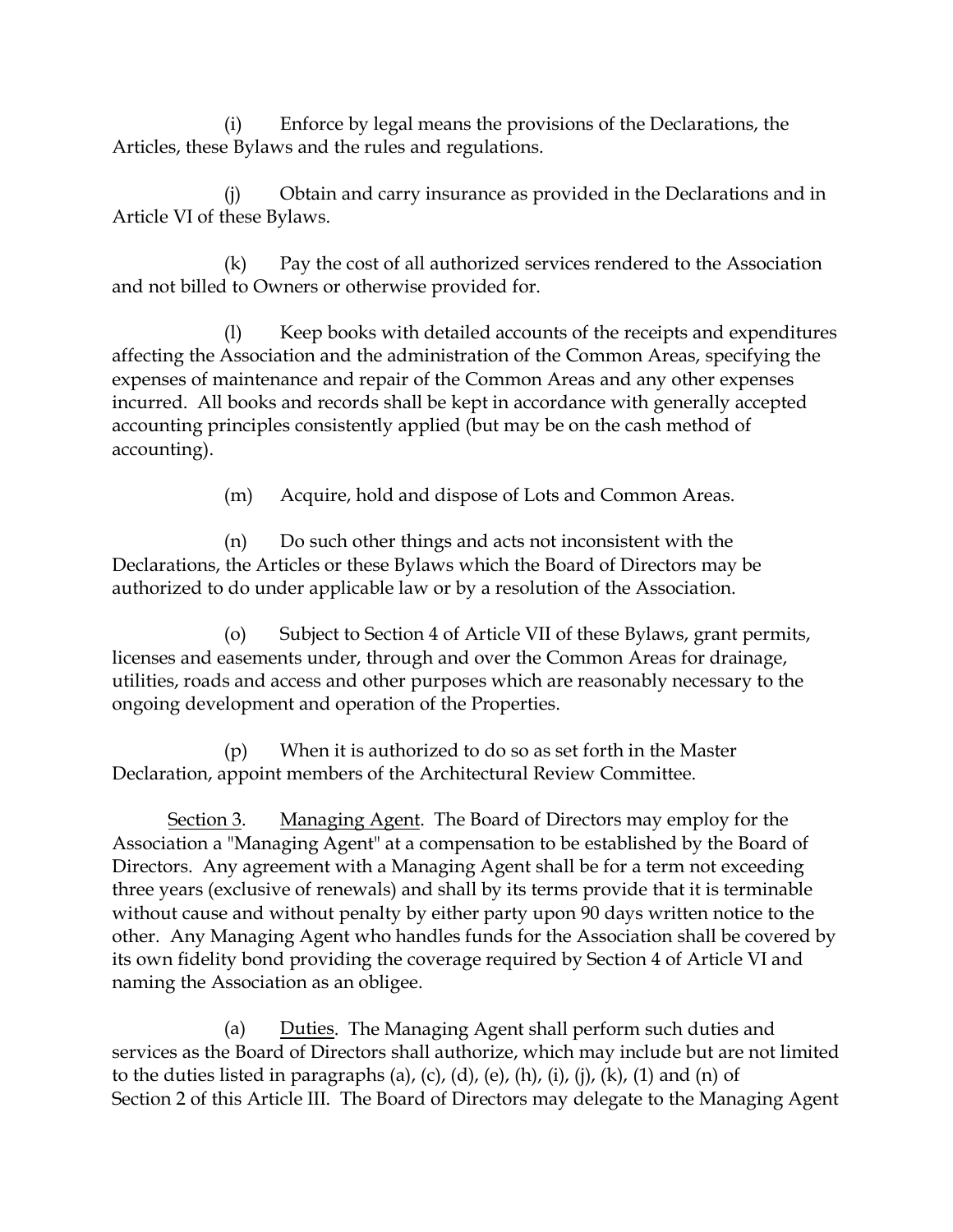all of the powers granted to the Board of Directors by these Bylaws other than the powers set forth in paragraphs (b), (f), (g), (m), (o) and (p) of Section 2 of this Article III.

(b) Standards. The Board of Directors may impose appropriate standards of performance upon the Managing Agent.

(c) Liaison. The Board of Directors may designate one of its members as liaison officer who shall be authorized to instruct and deal with the Managing Agent on any matter.

Section 4. Election and Term of Office. The appointment or election and term of office of members of the Board of Directors shall be as set forth in the Articles.

Section 5. Removal of Members of the Board of Directors. Removal of directors shall be as set forth in the Articles.

Section 6. Vacancies. Vacancies in the Board of Directors shall be filled in the manner specified by the Articles.

Section 7. Organization Meeting. The first meeting of the Board of Directors following the annual meeting of the Association shall be held within thirty days thereafter at such time and place as shall be fixed by the Association at the meeting at which such Board of Directors shall have been elected, and no notice shall be necessary to the newly elected members of the Board of Directors in order legally to constitute such meeting, providing a quorum of the Board of Directors shall be present thereat.

Section 8. Regular Meetings. Regular meetings of the Board of Directors may be held at such time and place as shall be determined from time to time by a majority of the directors. Notice of regular meetings of the Board of Directors shall be given to each director, by mail or telegraph, at least three business days before the day named for such meeting.

Section 9. Special Meetings. Special meetings of the Board of Directors may be called by the President on three business days notice to each director, given by mail or telegraph, which notice shall state the time, place and purpose of the meeting. Special meetings of the Board of Directors shall be called by the President or Secretary in like manner and with like notice on the written request of at least two directors.

Section 10. Waiver of Notice. Any director may at any time, in writing signed by such director, waive notice of any meeting of the Board of Directors, and such waiver shall be deemed equivalent to the giving of such notice. Except in the circumstances described in Va. Code Ann. Section 13.1-867B, attendance by a director at any meeting of the Board of Directors shall constitute a waiver of notice by him of the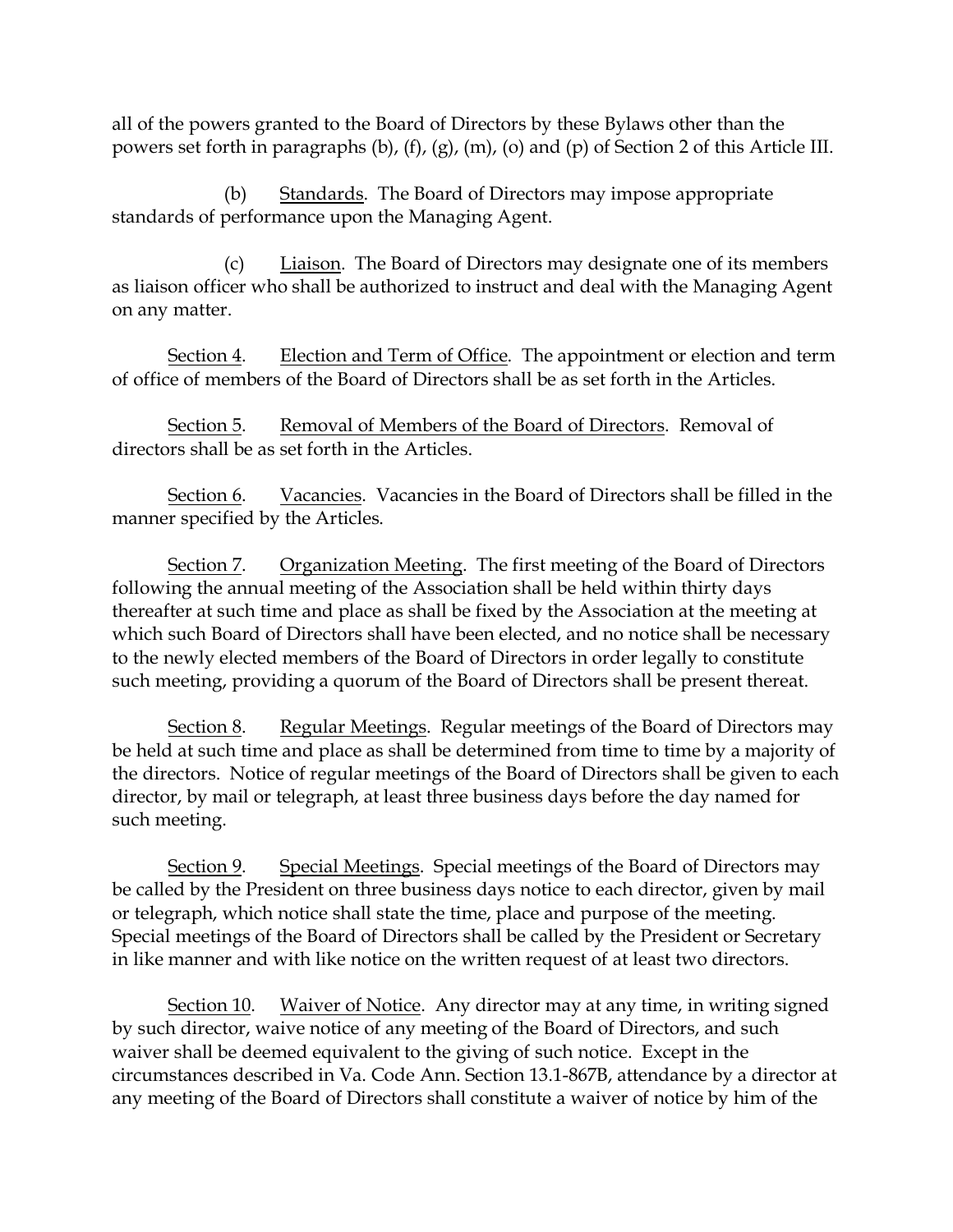time, place and purpose of such meeting. If all directors are present at any meeting of the Board of Directors, no notice shall be required and any business may be transacted at such meeting.

Section 11. Quorum of Board of Directors. At all meetings of the Board of Directors a majority of the directors shall constitute a quorum for the transaction of business, and the vote of a majority of the directors present at a meeting at which a quorum is present shall constitute the decision of the Board of Directors. If at any meeting of the Board of Directors there shall be less than a quorum present, those present may adjourn the meeting from time to time. At any such adjourned meeting at which a quorum is present, any business which might have been transacted at the meeting originally called may be transacted without further notice.

Section 12. Compensation. No director shall receive any compensation from the Association for acting as such; however, any director may be reimbursed for actual expenses incurred.

Section 13. Conduct of Meetings. The President shall preside over all meetings of the Board of Directors and the Secretary shall keep a minute book of the Board of Directors recording therein all resolutions adopted by the Board of Directors and a record of all transactions and proceedings occurring at such meetings.

Section 14. Action Without Meeting. Any action by the Board of Directors required or permitted to be taken at any meeting may be taken without a meeting if all of the members of the Board of Directors shall individually or collectively consent in writing to such action. Any such written consent shall be filed with the minutes of the proceedings of the Board of Directors.

Section 15. Teleconference Meetings. The Board of Directors shall permit any or all Directors to participate in a regular or special meeting by, or conduct the meeting through the use of, any means of communication by which all Directors participating may simultaneously hear each other during the meeting. A Director participating in a meeting by this means shall be deemed to be present in person at the meeting.

# ARTICLE IV

#### **Officers**

Section 1. Designation. The principal officers of the Association shall be the President, the Vice President, the Secretary and the Treasurer, all of whom shall be elected by the Board of Directors. The Board of Directors may appoint an assistant treasurer, an assistant secretary and such other officers as in its judgment may be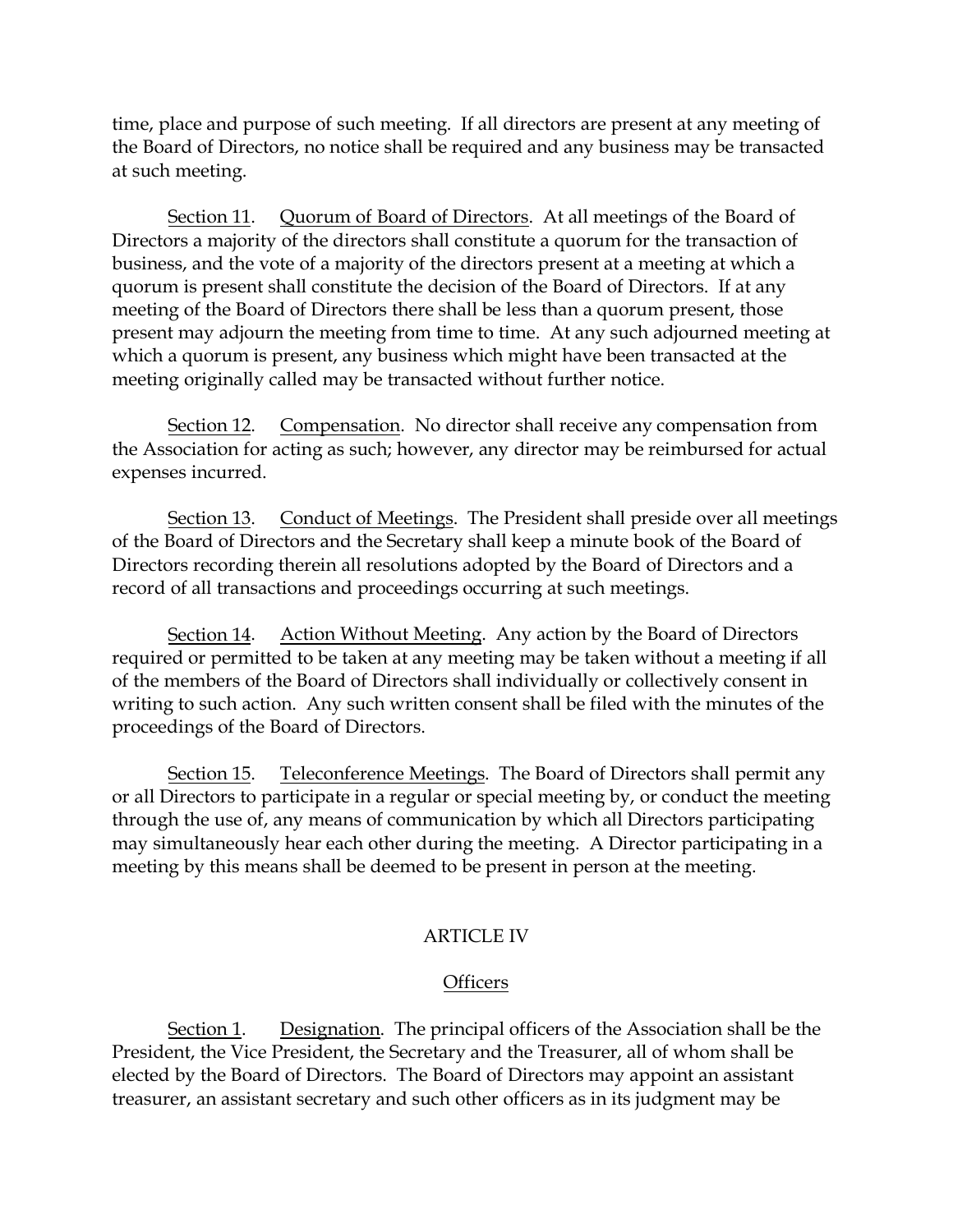necessary. The President shall be a member of the Board of Directors. Any other officers may, but need not, be members of the Board of Directors.

Section 2. Election of Officers. The officers of the Association shall be elected annually by the Board of Directors at the organization meeting of each new Board of Directors and shall hold office at the pleasure of the Board of Directors.

Section 3. Removal of Officers. Upon the affirmative vote of a majority of the Board of Directors, any officer may be removed, either with or without cause, and a successor may be elected at any regular meeting of the Board of Directors or at any special meeting of the Board of Directors called for such purpose.

Section 4. President. The President shall be the chief executive officer of the Association, preside at all meetings of the Association and of the Board of Directors, and have all of the general powers and duties which are incident to the office of president of a corporation organized under the Virginia Nonstock Corporation Act.

Section 5. Vice President. The Vice President shall take the place of the President and perform the duties of the President whenever the President shall be absent or unable to act. If neither the President nor the Vice President is able to act the Board of Directors shall appoint some other member of the Board of Directors to act in the place of the President, on an interim basis. The Vice President shall also perform such other duties as shall from time to time be imposed upon him by the Board of Directors or by the President.

Section 6. Secretary. The Secretary shall keep the minutes of all meetings of the Association and of the Board of Directors; have charge of such books and papers as the Board of Directors may direct; maintain a register setting forth the place to which all notices to Owners and Mortgagees requesting notices shall be delivered; upon request by a conveying Owner, deliver statements of all unpaid assessments applicable to the Lot to be conveyed; execute notices of delinquent assessment in accordance with the Declarations; execute notices of and releases of the lien for delinquent assessments as described in the Declarations and in general, perform all the duties incident to the office of secretary of a corporation organized under the Virginia Nonstock Corporation Act.

Section 7. Treasurer. The Treasurer shall have the responsibility for Association funds and securities and shall be responsible for keeping full and accurate financial records and books of account showing all receipts and disbursements, and for the preparation of all required financial data, and be responsible for the deposit of all monies and other valuables in the name of the Board of Directors, the Association or the Managing Agent, in such depositories as may from time to time be designated by the Board of Directors; and, in general, perform all the duties incident to the office of treasurer of a corporation organized under the Virginia Nonstock Corporation Act.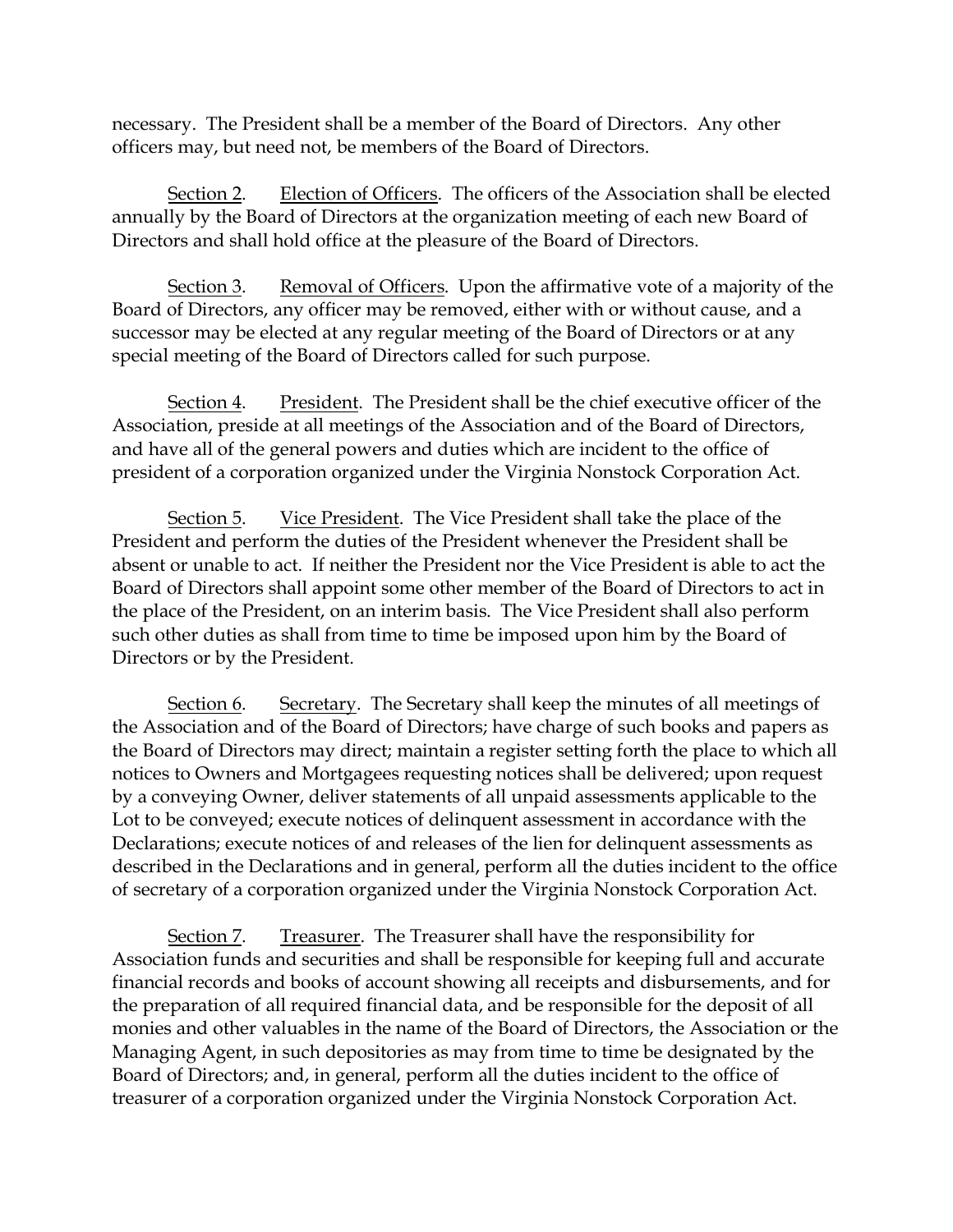Section 8. Compensation of Officers. No officer shall receive any compensation from the Association for acting as such; however, any officer may be reimbursed for actual expenses incurred as such officer.

# ARTICLE V

# Operation of the Property

# Section 1. Determination of Assessments Against Owners.

(a) Fiscal Year. The fiscal year of the Association shall be the calendar year unless otherwise determined by the Board of Directors.

(b) Preparation and Approval of Budget. The budget shall be established as set forth in the Declarations.

Assessment and Payment of Assessments. Assessments shall be collected as set forth herein and in the Declarations.

(d) Reserves. The Board of Directors shall establish a reserve fund including a reserve for the deductible on physical damage insurance policies.

(e) Effect of Failure to Prepare or Adopt Budget. The failure or delay of the Board of Directors to prepare or adopt a budget for any fiscal year after the initial budget is adopted shall not constitute a waiver or release in any manner of an Owner's obligation to pay his assessment as herein provided whenever the same shall be determined and, in the absence of any annual budget or adjusted budget, each Owner liable therefor shall continue to pay each periodic installment at the rate established for the previous fiscal year until notice of the periodic payment which is due more than ten days after such new annual or adjusted budget shall have been delivered.

Section 2. Payment of Assessments. Each Owner liable therefor shall pay the assessments established by the Declarations and these Bylaws. No Owner shall be liable for the payment of any part of the assessment against his Lot and due subsequent to the date of recordation of a conveyance by him in fee of such Lot to a successor Owner (except a conveyance as security for the performance of an obligation). Each Owner waives the benefit of the homestead exemption as to any assessments levied against either the Lot or the Owner. Each such assessment, together with the interest, late charges and costs of collection (including attorneys' fees) shall also be the personal obligation of the Owner at the time the assessment fell due.

Section 3. Collection of Assessments. The Board of Directors, or the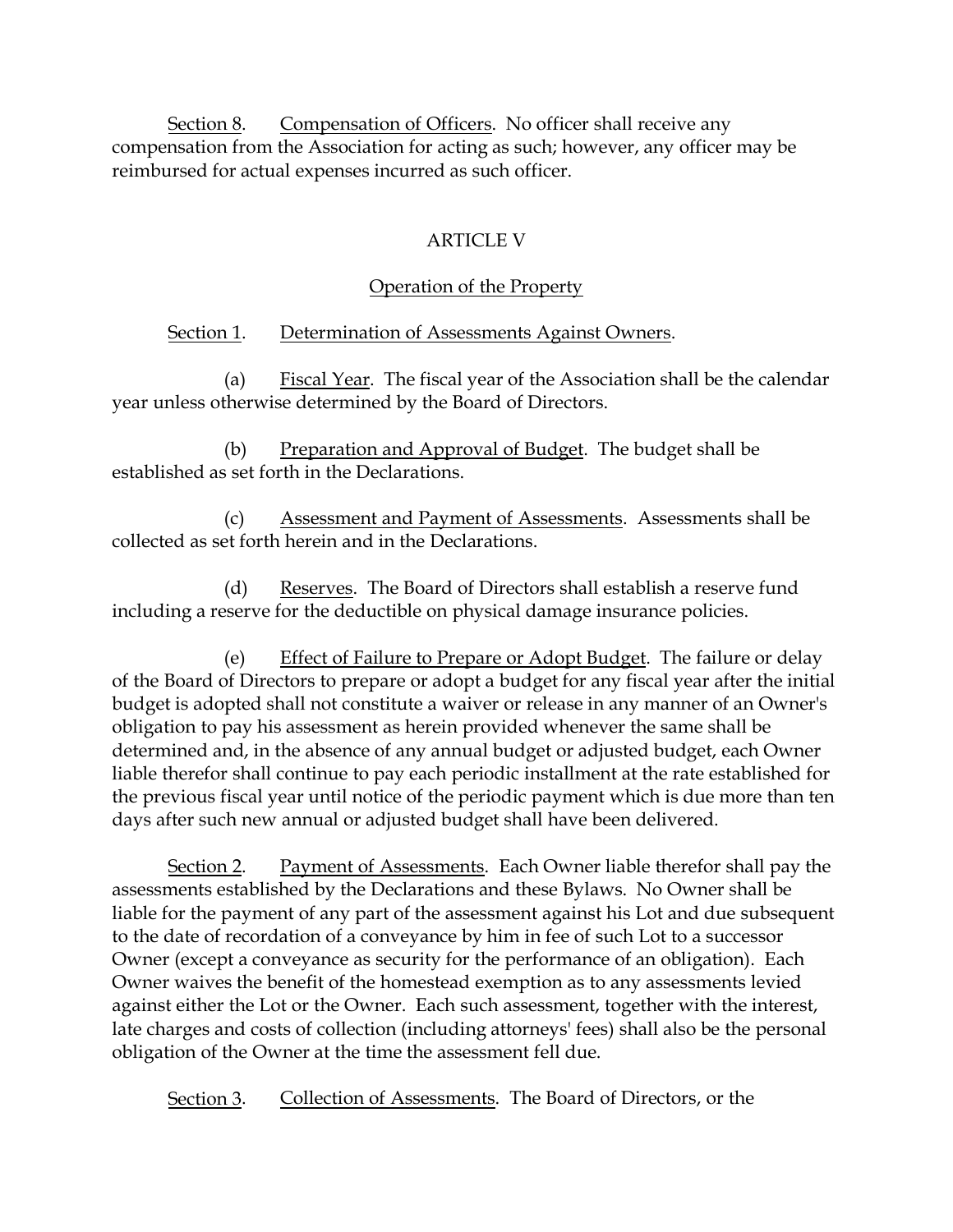Managing Agent at the request of the Board of Directors, may take action to collect any assessments due from any Owner. Each defaulting Owner shall also pay all costs of collection, including without limitation attorneys' fees, incurred in the collection of any unpaid assessment and shall also pay any expense incurred as a result of a check being returned to the Association without payment.

Section 4. Statement of Assessments and Access to Records. The Board of Directors shall promptly provide any owner, contract purchaser or Mortgagee so requesting the same in writing with a written statement of the amount of the regular and any special assessment levied against a Lot and all unpaid assessments due from such Owner. The Association may charge a fee for each such statement not to exceed \$25.00. The Association shall make available during normal business hours for inspection, upon request by Owners, lenders and the holders, insurers and guarantors of the mortgage on any Unit, and prospective purchasers, current copies of the Declarations, Articles, Bylaws and any rules and regulations governing the Properties and other books, records and financial statements of the Association (including, if such is prepared, the most recent annual financial statement of the Association).

### Section 5. Maintenance, Repair, Replacement and Other Expenses.

(a) By the Association. The Association shall be responsible for such maintenance, repair and replacement as is set forth in the Declarations.

(b) Manner of Repair and Replacement. Unless otherwise determined by the Board of Directors, all repairs and replacements shall be substantially similar to the original construction and installation and shall be of good quality. The method of approving payment vouchers for repairs and replacements performed by the Association shall be determined by the Board of Directors.

# ARTICLE VI

#### Insurance

# Section 1. Authority to Purchase.

(a) Except as otherwise provided in Section 5 of this Article VI, all insurance policies relating to Common Areas shall be purchased by the Association. Neither the Board of Directors nor the Managing Agent nor the Declarant shall be liable for failure to obtain any coverage required by the Declarations by this Article VI or for any loss or damage resulting from such failure if such failure is due to the unavailability of such coverages from reputable insurance companies, or if such coverage is available only at unreasonable cost.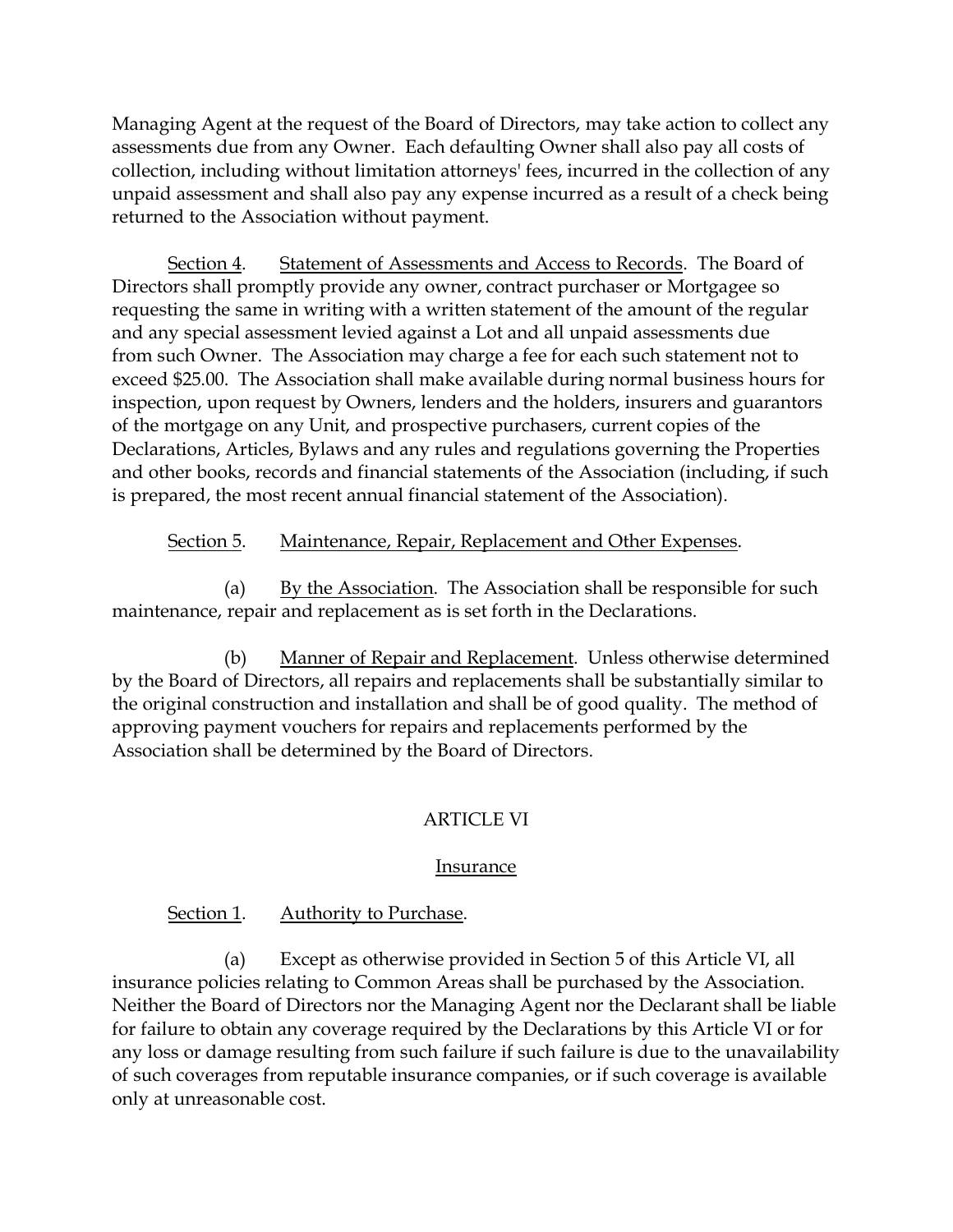(b) Each such policy shall provide that:

(i) The insurer waives any right to claim (i) by way of subrogation against the Declarant, the Association, the Board of Directors, the Managing Agent or the Owners, and their respective lessees, and (ii) invalidity arising from acts of the insured.

(ii) Such policy may not be cancelled, not renewed or substantially modified without at least fifteen (15) days prior written notice of the Association and the Managing Agent, and in the case of physical damage and fidelity insurance, to all Owners and Mortgagees and mortgage loan servicers.

(c) The Declarant, so long as Declarant shall own any Lot, shall benefit from all such policies as an Owner.

(d) All policies of insurance shall be written by reputable companies licensed to do business in the Commonwealth of Virginia and, in the case of the physical damage insurance holding a rating of B/III or better by Best's Insurance Reports.

# Section 2. Physical Damage Insurance.

(a) The Association shall obtain and maintain a policy of insurance against fire and such other hazards within the meaning of "all risk" insuring the improvements to the Common Areas (including fixtures and building service equipment and personal property), naming the Association as insured for the use and benefit of all Owners in an amount equal to not less than one hundred percent (100%) of the then current replacement cost of the improvements to the Common Areas (exclusive of land, excavations, foundations and other items usually excluded from such coverage), such amount to be redetermined annually by the Board of Directors with the assistance of the insurance company affording such coverage. Any deductible shall not exceed the lesser of \$10,000 or 1% of the amount of coverage and such deductible shall be considered in establishing the level of reserves.

(b) Such policy shall also provide (unless otherwise provided):

(i) A waiver of any right of the insurer to repair, rebuild or replace any damage or destruction, if a decision is made not to do so.

(ii) The following endorsements (or equivalent) if applicable and available: (i) "contingent liability from operation of building laws", "demolition cost" and "increased cost of construction", *(*ii) "agreed amount" or its equivalent and "inflation guard," and (iii) "steam boiler and machinery coverage" within minimum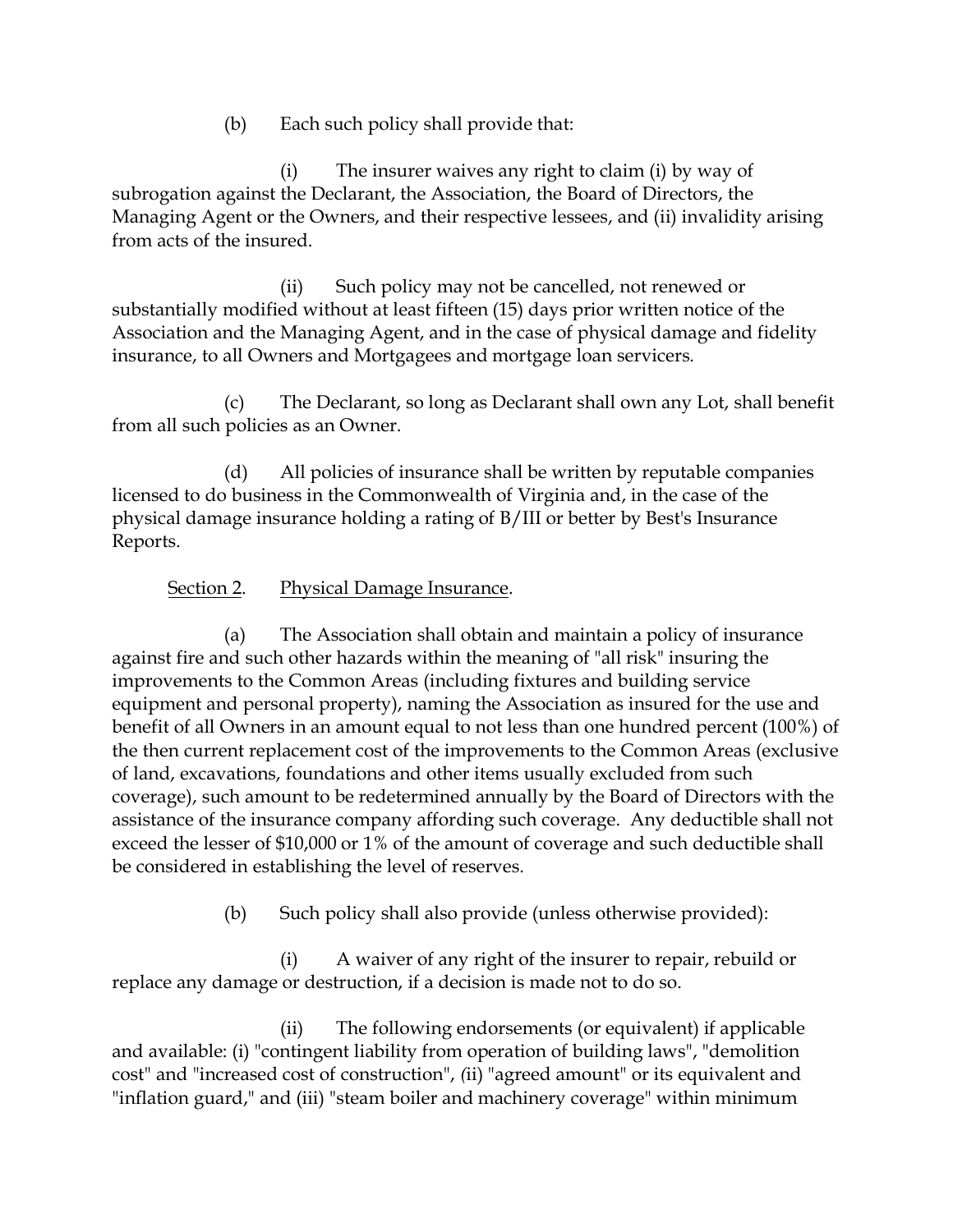liability per accident of not less than the lesser of the insurable value of the building housing the boiler or machinery or \$2,000,000.

(iii) That any "no other insurance" clause expressly excludes individual Owners' policies from its operation so that the physical damage policy purchased by the Board of Directors shall be deemed primary coverage and any individual Owners' policies shall be deemed excess coverage, and in no event shall the insurance coverage obtained and maintained by the Board of Directors hereunder provide for or be brought into contribution with insurance purchased by individual Owners or their Mortgagees, unless otherwise required by law.

(c) A duplicate original of the policy of physical damage insurance, all renewals thereof, and any subpolicies or certificates and endorsements issued thereunder together with proof of payment of premiums shall be delivered by the insurer to any Mortgagee so requesting at least ten days prior to expiration of the then current policy. Not less frequently than once every three years, the Board of Directors shall obtain an appraisal from an insurance company, or such other source as the Board of Directors may determine, of the current replacement cost of the improvements to the Common Areas (exclusive of the land, excavations, foundations and other items usually excluded from such coverage), for the purpose of determining the amount of physical damage insurance to be secured pursuant to this Section 2.

(d) The Association shall not obtain a policy where (i) under the terms of the carrier's charter, bylaws or policy, contributions or assessments may be made against any Owner or Mortgagee or mortgage loan services or become a lien on the Properties; or (ii) by the terms of the carrier's charter, bylaws or policy, loss payments are contingent upon action by the carrier's board of directors, policyholders or members; or (iii) the policy includes any limiting clauses (other than insurance conditions) which could prevent the Association from collecting insurance proceeds.

Section 3. Liability Insurance. The Association shall obtain and maintain comprehensive general public liability and property damage insurance in such limits as the Board of Directors may from time to time determine (but not less than \$1,000,000 for bodily injury or property damage), insuring the Association, each member of the Board of Directors, the Managing Agent, each Owner and the Declarant against any liability to the public or to the Owners (and their invitees, agents and employees) arising out of, or incident to the ownership and/or use of the Common Areas and other areas (if any) under the supervision of the Association including, to the extent applicable and available: host liquor liability, elevator collision liability, comprehensive automobile liability, contractual liability, garage keeper's liability and bailee's liability. Such insurance shall be issued on a comprehensive liability basis and shall contain a "severability of interest" endorsement which shall preclude the insurer from denying liability to an Owner because of negligent acts of the Association or of another Owner.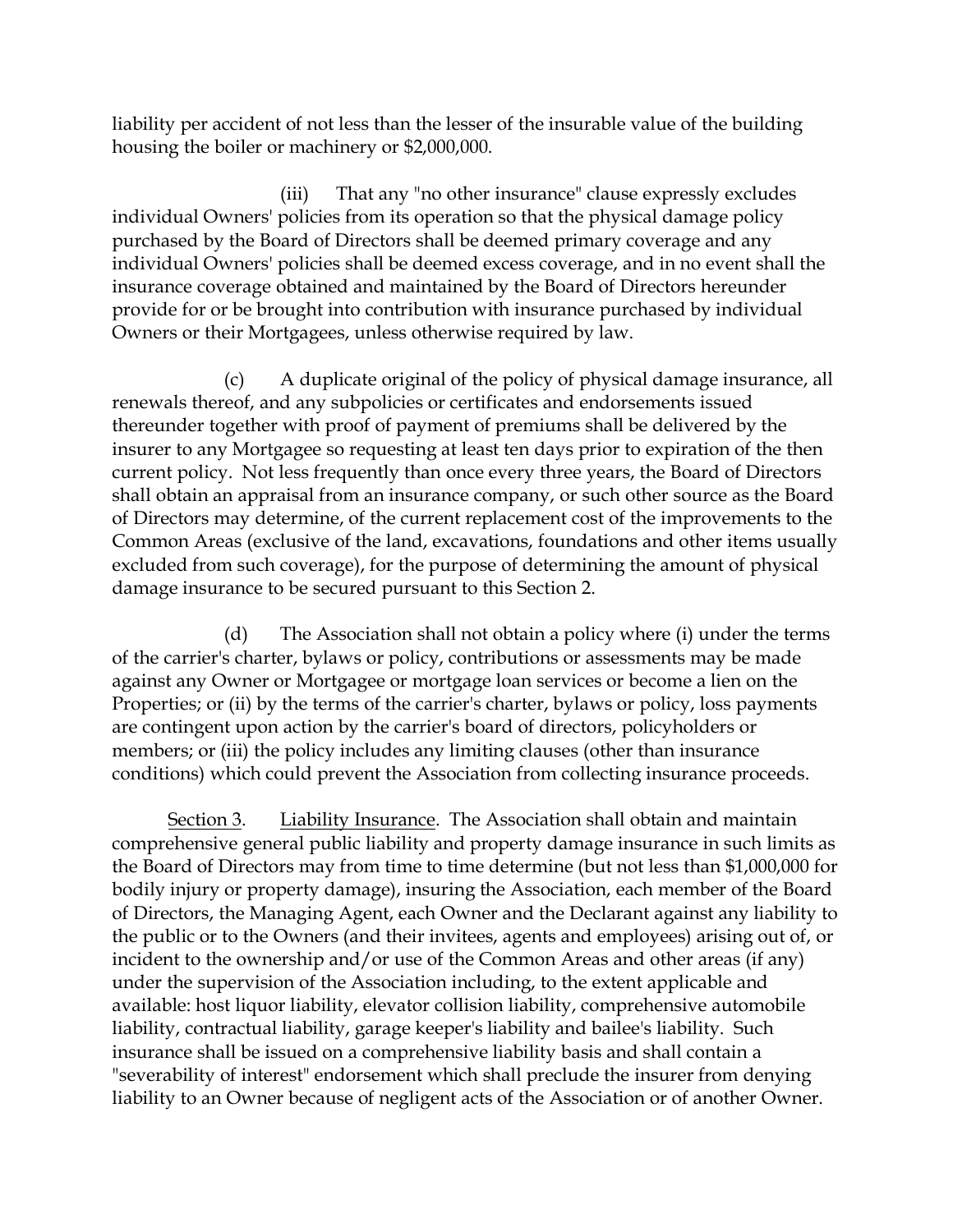The Board of Directors shall review such limits once each year. "Umbrella" liability insurance in excess of the primary limits may also be obtained.

Section 4. Other Insurance. The Association shall obtain and maintain:

(a) Fidelity coverage to protect against dishonest acts on the part of officers, directors and employees of the Association and all others who handle, or are responsible for handling, funds of the Association. Such fidelity bonds shall: (i) name the Association as an obliges; (ii) be written in an amount to cover the maximum funds that will be in the custody of the Association or the Managing Agent at any time and in any event not less than three (3) months' aggregate assessments on all Lots plus reserves; and (iii) contain waivers of any defense based upon the exclusion of persons who serve without compensation from any definition of "employee" or similar expression;

(b) Workmen's compensation and employer's liability insurance if and to the extent necessary to meet the requirements of law and which, if carried, shall name the Managing Agent as an additional insured; and

(c) Such other insurance as the Board of Directors may determine or as may be requested from time to time by Owners of a majority of the Lots.

Section 5. Recreation Area. The Association shall maintain such insurance with respect to the Recreation Area and its use as is required by the Recreation Area Leaser and may maintain such additional insurance with respect thereto as the Board of Directors determines.

Section 6. Separate Insurance. Each Owner shall have the right and responsibility, at his own expense, to obtain insurance for his own Lot and improvements thereon and for his own benefit and each Owner shall obtain adequate insurance coverage upon his personal property and improvements; provided, however, that no Owner shall be entitled to exercise his right to acquire or maintain such insurance coverage so as to decrease the amount which the Association, on behalf of all Owners, may realize under any insurance policy maintained by the Association or to cause any insurance coverage maintained by the Association to be brought into contribution with insurance coverage obtained by an Owner. Each Owner shall obtain liability insurance with respect to his Lot in the amount of at least \$100,000. All such policies shall contain waivers of subrogation as against the Association and its Board of Directors, the Declarant and the Managing Agent, and their respective agents and employees. No Owner shall obtain separate insurance policies in conflict with this Section 5.

Section 7. Board of Directors as Agent. The Board of Directors is hereby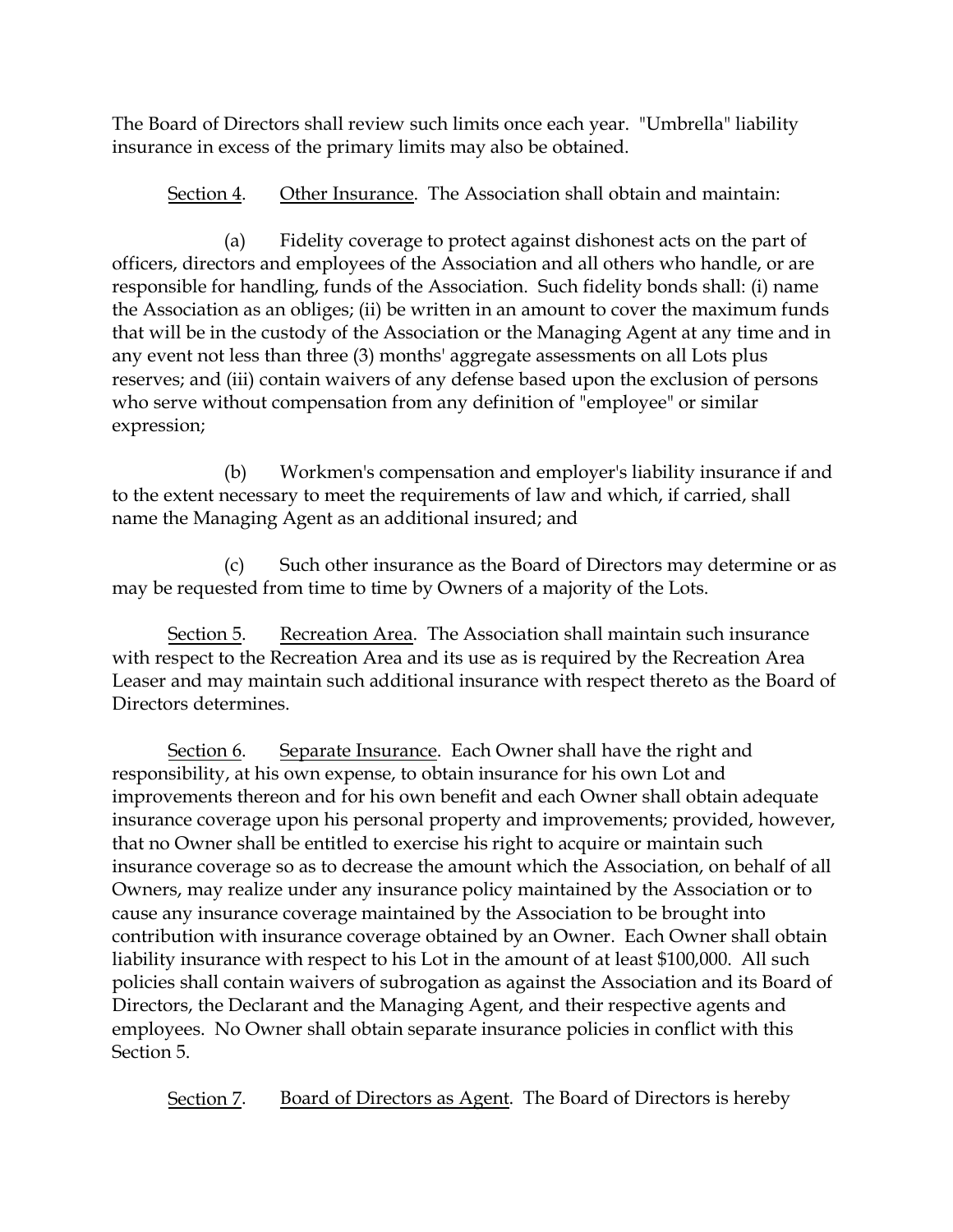irrevocably appointed the agent and attorney-in-fact for each Owner, each Mortgagee, other named insureds and their beneficiaries and any other holder of a lien or other interest in the Property to adjust and settle all claims arising under insurance policies purchased by the Association and to execute and deliver releases upon the payment of claims and to pursue and settle all claims arising out of the taking by way of eminent domain of any of the Common Area.

### ARTICLE VII

### Mortgages

Section 1. Notice to Board of Directors. An Owner who acquires a Lot shall notify the Board of Directors of his name and address. Any Mortgagee may give written notice to the Association of its name and address and the address of the Lot to which its mortgage applies.

Section 2. Notice of Default, Casualty or Condemnation. Upon request, the Association shall give notice to any Mortgagee of a default in paying an assessment or any other default with respect to that Mortgagee's Lot which has not been cured within sixty days.

Section 3. Other Rights of Mortgagees. Upon request, any Mortgagee shall be entitled to receive written notice of meetings of the Association, and all Mortgagees or their designees shall be entitled to attend meetings of the Association and shall have the right to speak thereat. All Mortgagees shall have the right to examine the books and records of the Association.

Section 4. Mortgagees' Approvals. Unless two-thirds of the Mortgagees holding first liens on Lots (voting on the basis of one vote for each Mortgage owned) or two-thirds of the Owners (other than Declarant) of Lots, have given their prior written approval, the Association shall not be entitled to:

(a) By act or omission change, waive or abandon any scheme of regulations or their enforcement pertaining to the architectural design or the exterior appearance of Lots, the maintenance of the Common Area walks, common fences and driveways and the upkeep of lawns and plantings in the Properties; or

(b) Change the method of determining the obligations, assessments, dues or other charges that may be levied against an Owner of a Lot designated for single-family use (as opposed to patio home, commercial. multifamily or other use, which may be subjected to a different assessment scheme); or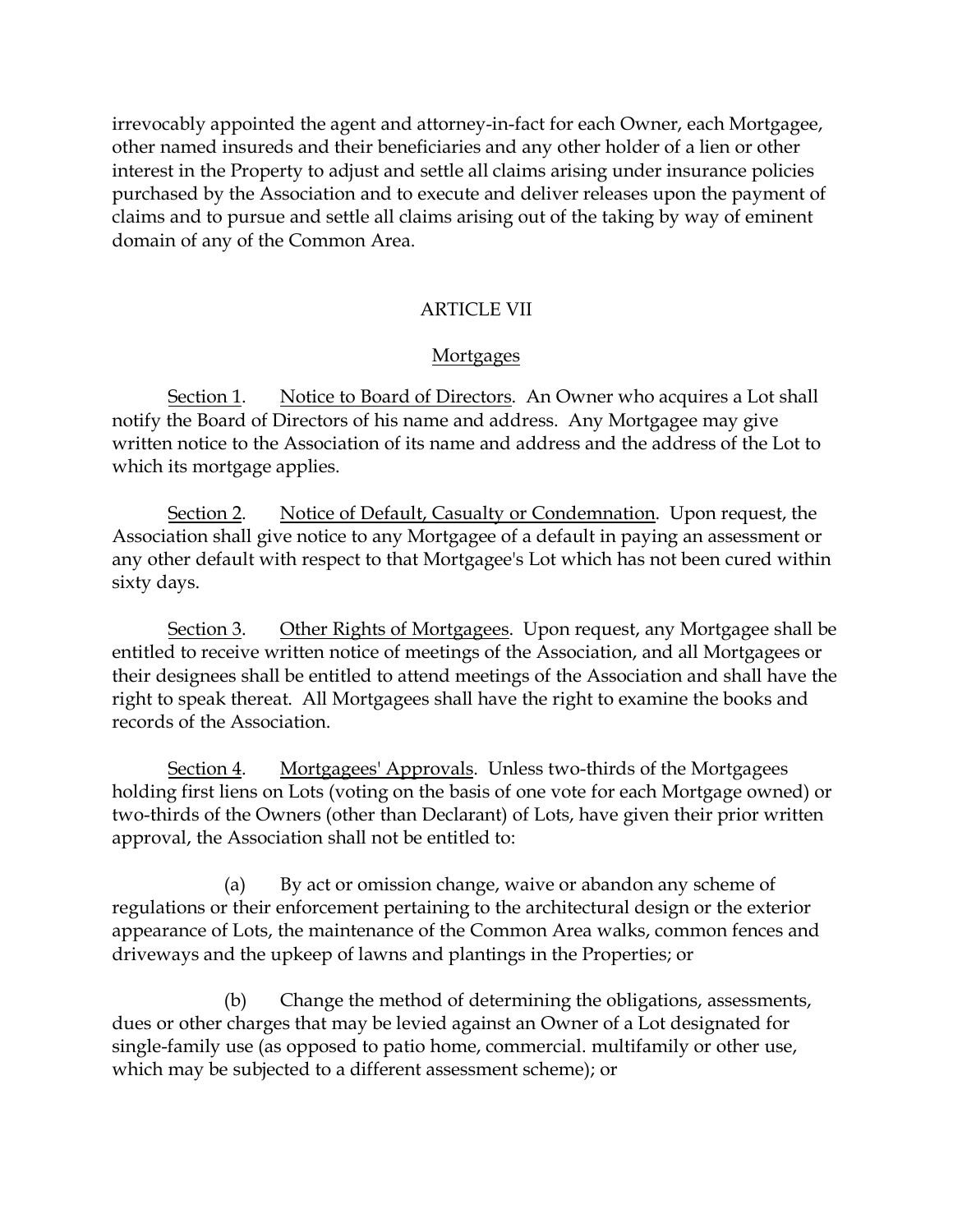(c) By act or omission, seek to abandon, partition, subdivide, encumber, sell or transfer the Common Areas (except that the granting of easements for public utilities or for other public purposes consistent with the intended use of the Common Areas by the Properties shall not be deemed a transfer within the meaning of this clause); or

(d) Use hazard insurance proceeds for losses to any portion of the Common Areas for other than the repair, replacement or reconstruction of the Common Areas; or

(e) Fail to maintain fire and extended coverage on 1nsurable Common Areas on a current replacement cost basis in an amount at least equal to 100% of the insurable current replacement cost.

Section 5. Payment of Charges. First Mortgagees of Units may:

(i) jointly or singly pay taxes or other charges that are in default and that may have become charges against the Common Areas; and

(ii) pay overdue premiums on hazard insurance policies or secure new hazard insurance coverage for the Common Areas in case of lapse of a policy.

First Mortgagees making such payments are due immediate reimbursement from the Association, and upon request by a First Mortgagee the Association shall execute an agreement reflecting the foregoing in favor of all first Mortgagees of Units.

Section 6. Definition of Mortgagee. For purposes of these Bylaws, a "Mortgagee" shall be the holder or beneficiary of an indebtedness or other obligation secured by a deed of trust or mortgage lien encumbering a Lot.

# ARTICLE VIII

# Miscellaneous

Section 1. Notices. All notices, demands, bills, statements or other communications under these Bylaws shall be in writing and shall be deemed to have been duly given if delivered personally or if sent by U.S. first class mail, postage prepaid, (i) if to an Owner, at the address which the Owner shall designate in writing and file with the Secretary or, if no such address is designated, at the address of the Lot of such Owner, or (ii) if to the Association, at P.O. Box 2007, Midlothian, Virginia 23113, or at such other address as shall be designated by notice in writing to the Owners